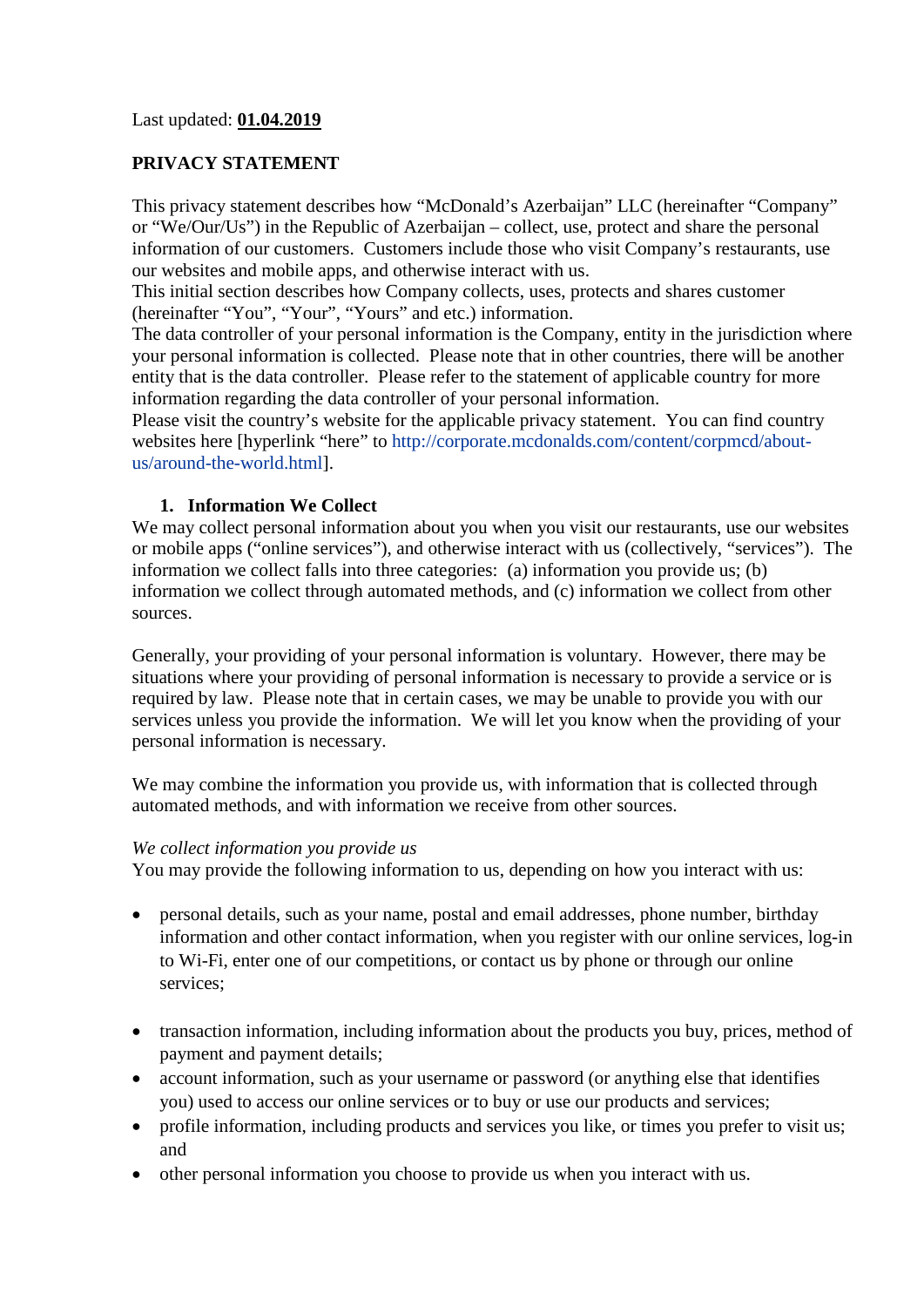## *We collect information through automated methods*

We may use automated technology to collect information from your computer system or mobile device when you visit our restaurants, use our online services, or in-restaurant technology. Automated technology may include cookies, local shared objects, and web beacons. There is more information below about cookies and other technologies in Section 6.

We may collect information about your:

- internet protocol (IP) address:
- date and time of access of our online services or in-restaurant technology;
- name and URL of the file retrieved when you use our online services;
- computer or mobile-device operating system and browser type;
- type of mobile device and its settings;
- unique device identifier (UDID) or mobile equipment identifier (MEID) for your mobile device;
- device and component serial numbers;
- advertising identifiers (for example, IDFAs and IFAs) or similar identifiers;
- referring website (a site that has led you to ours) or application; and
- activity related to how you use our online services, such as the pages you visit on our sites or in our mobile apps.

Our online services and in-restaurant technology may collect information about the exact location of your mobile device or computer using geolocation and technology such as GPS, Wi-Fi, Bluetooth, or cell tower proximity. For most mobile devices and computer systems, you will be requested to give your permission for Company to process this information. You are able to withdraw your permission for us to collect this information by using the device or web-browser settings. If you have any questions about how to prevent us from collecting exact information about your location, we recommend you contact your mobile-device service provider, the device manufacturer, or your web-browser provider. Some online services and in-restaurant technology may not work properly without information about your location. If you would like us to delete information we have collected which could identify your location, please contact us at our Global or Local Data Protection Office using the contact information provided below. By law, we may need to keep certain information.

## *We collect information from other sources*

We may collect information about you from other companies and organizations, including public databases, social media platforms, or third party partners such as analytics or marketing providers. We may also collect information that is publicly available. For example, we may collect public profile information about you when you interact with us through social media. We may also collect communications to us or regarding us on social media.

We may combine the information you provide us, with information that is collected through automated methods, and with information we receive from other sources.

# **2. How We Use The Information We Collect**

We may use the information we collect in the following ways.

To provide our services and contract with you:

- carry out your requests, fulfill orders, and process payments for our products and services;
- communicate with you about your orders, purchases or accounts with us, requests, questions, and comments;
- provide online services to you, which includes our websites or mobile apps; and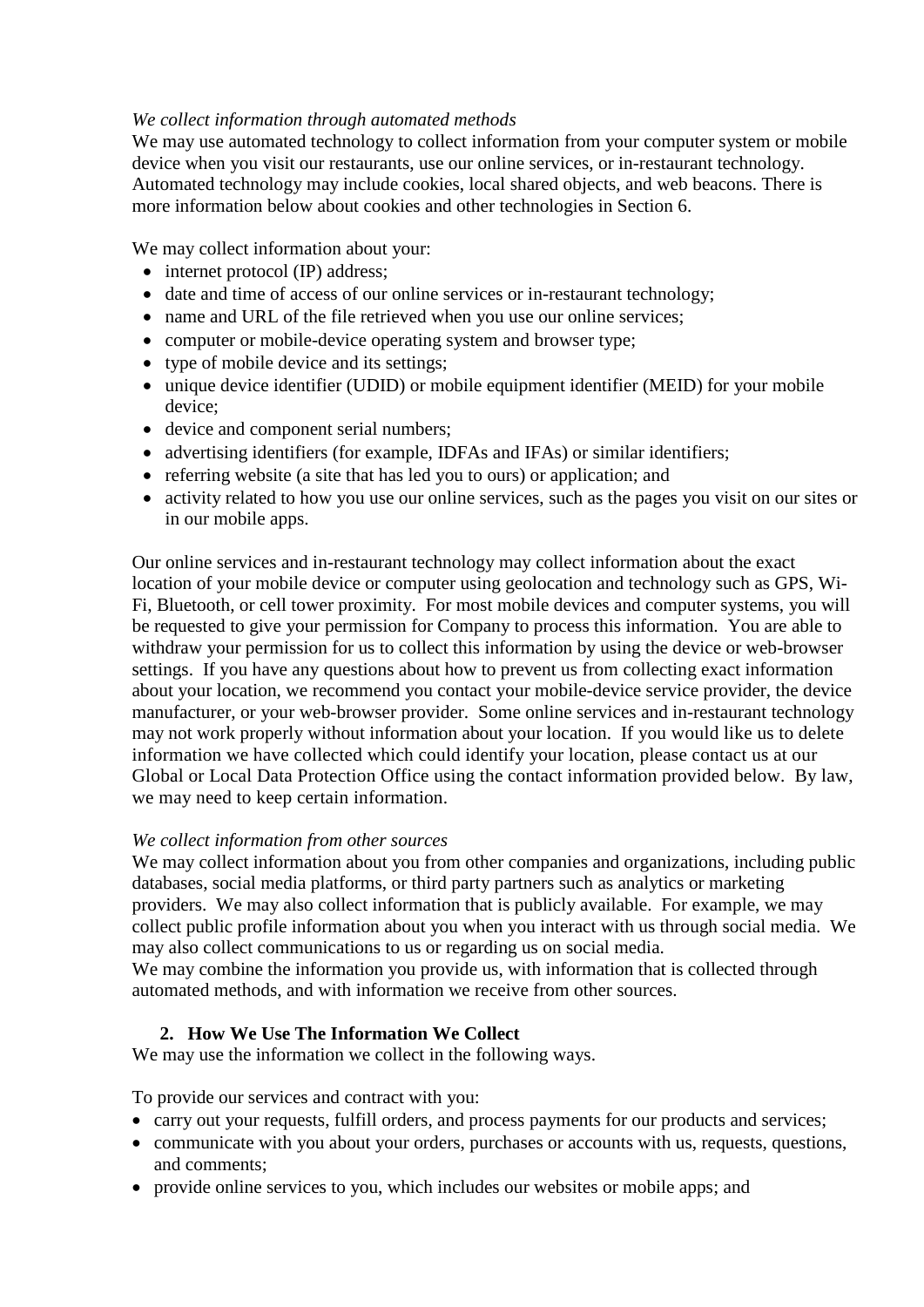• provide customer support, including to process any concerns about our services.

To market to you, improve our services, and the following additional legitimate business interests:

- tell you about our products and services, competitions, offers, promotions or special events that we believe may interest you;
- tell you about the products and services of our business partners;
- personalize your experience in our restaurants and on our online services;
- manage our business, including developing new products and services, conducting consumer and operations research, and assessing the effectiveness of our sales, marketing, and advertising;
- use analytics and profiling technology to personalize your experience, deliver content (including advertising) tailored to your interests and how you use our online services or instore technologies, manage our business, help diagnose technical and service issues, administer our online services and in-store technologies, identify users of our online services, identify a device for fraud prevention purposes, gather demographic information about our customers, and determine usage patterns of our services;
- maintain, manage, and improve our products, offers, promotions, and online services and other technology;
- ensure the security of our networks and systems.

To comply with applicable law:

- protect against, identify and prevent fraud and other crime, claims and other liabilities;
- comply with legal obligations and our policies:
- establish, exercise or defend a legal claim; and
- monitor and report compliance issues.

With your consent (where required by applicable law), we may use the information we collect for the following purposes:

- to send you e-mails or text messages about our products and services, competitions, offers, promotions or special events that we believe may interest you;
- to send you e-mails or text messages about the products and services of our business partners;
- provide location-based services;
- provide online services to children under 14 years old (if parental consent is provided);
- deploy cookies and similar technologies:
- provide online services to you, which includes our websites or mobile apps.

We may use the information we collect about you in other ways, which we will tell you about at the time we collect it or for which we will seek your consent.

## **3. How We Share The Information We Collect**

We do not sell your personal information and only share your information as described in this privacy statement.

We may share your personal information within the Company Family (McDonald's Family). The Company Family includes McDonald's Corporation, its affiliates, subsidiaries, and franchisees. A list of these entities, or where you can find more information, is available here [hyperlink "here" to [http://corporate.mcdonalds.com/content/corpmcd/about-us/around-the-](http://corporate.mcdonalds.com/content/corpmcd/about-us/around-the-world.html)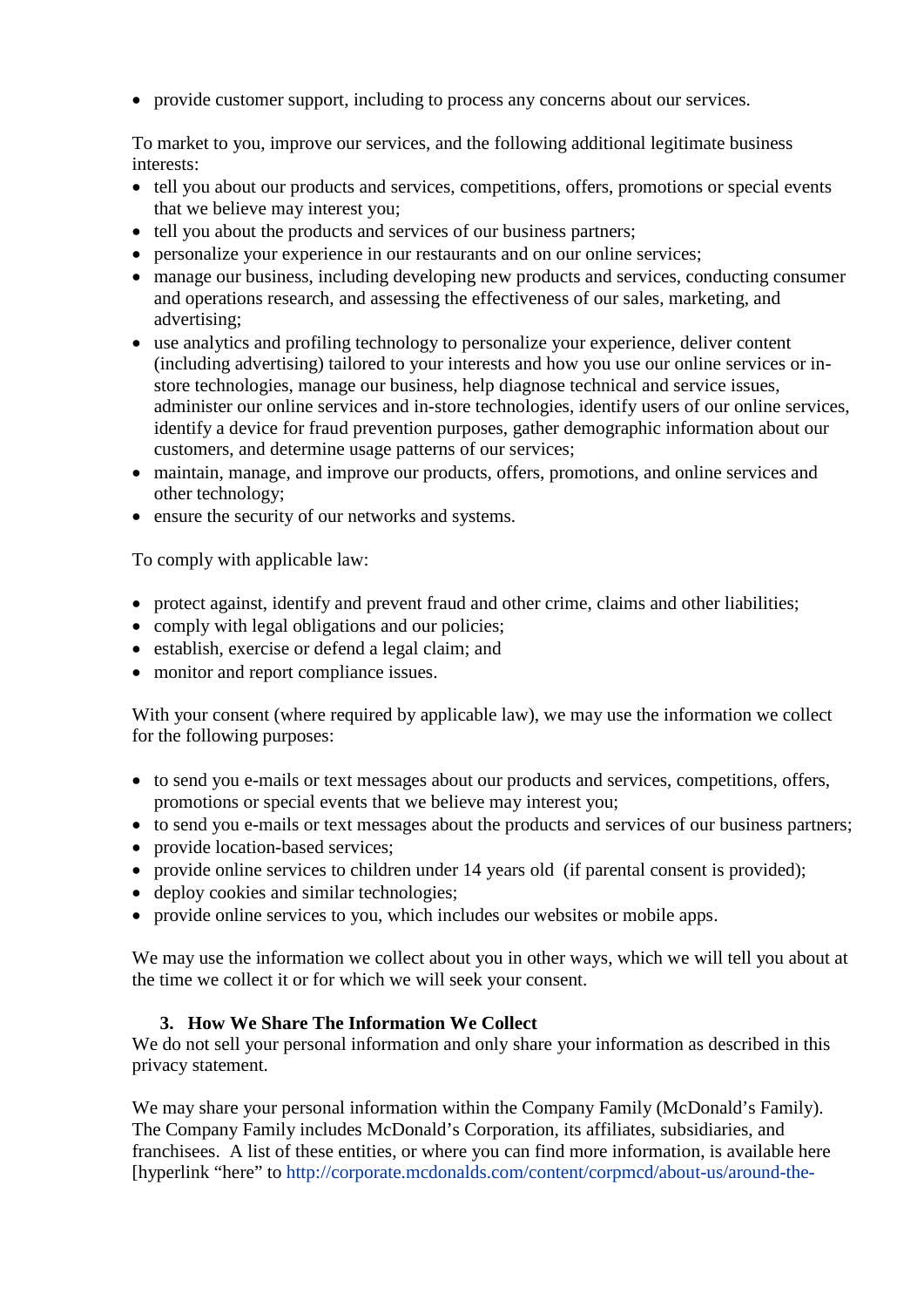[world.html\]](http://corporate.mcdonalds.com/content/corpmcd/about-us/around-the-world.html). Members of the Company Family who receive this information from us are not authorized to use or share the information, except as set out in this privacy statement.

We may share your personal information with vendors who provide services to us, such as fulfilling orders, providing data processing and other information technology services, managing promotions, contests, prize draws and sweepstakes, carrying out research and analysis, and personalizing individual Company customer experiences. We do not allow these vendors to use this information or to share it for any purpose other than to provide services on our behalf. We may, for strategic or other business reasons, decide to sell or transfer all or part of our business. As part of that sale or transfer, we may pass information we have collected and stored, including personal information, to anyone involved in the sale or transfer.

There may be times where we may share information when it does not directly identify you. For example, we may share anonymous, aggregated statistics about your use of our online services. Or we may combine information about you with other customers and share the information in a way that does not link to a specific customer.

We have the right to use or share personal information as necessary to keep to any law, regulation or legal request, to protect our online services and in-restaurant technology, to bring or defend legal claims, to protect the rights, interests, safety and security of our organization, our employees or members of the public or Company Family, or in connection with investigating fraud or other crime, or violations of our policies.

# **4. Children's Privacy Notice**

We understand how important it is to protect your privacy when you use our online services. We are especially committed to protecting the privacy of children who visit or use our online services. For more information on how children's privacy is protected, please see the *Children's Privacy Notice* below.

We urge parents to regularly monitor and supervise their children's online activities. If you have any questions about our children's privacy practices, please contact us at our Global or Local Data Protection Office using the contact information provided below. If you are contacting a Local Data Protection Office, please choose the office in the country in which you are a customer.

## **5. Your Choices**

# *Marketing Communications*

If you have agreed to receive marketing communications from us, you can later opt out by following the opt-out instructions in the marketing communications we send you. You can also generally find your communication preferences with instructions on how to opt out in the profile section of the online services that you use. You may also have the ability to change your communication preferences using your device settings. You can also opt out by contacting us at our Global or Local Data Protection Office using the contact information provided below. If you are contacting a Local Data Protection Office, please choose the office in the country in which you are a customer.

If you do opt out of receiving marketing communications from us, we may still send communications to you about your transactions, any accounts you have with us, and any contests, competitions, prize draws or sweepstakes you have entered. Opting out of one form of communication does not mean you have opted out of other forms as well. For example, if you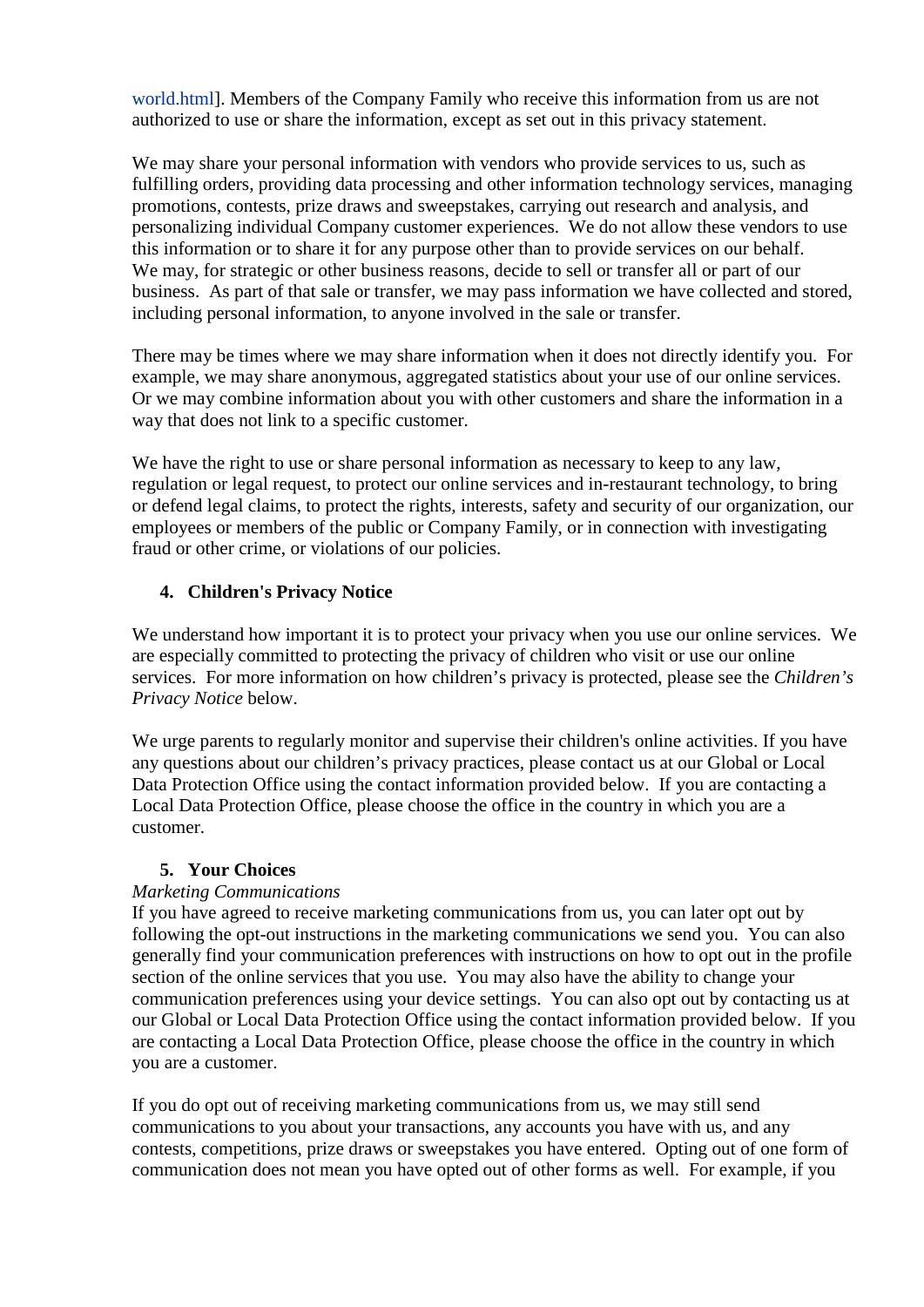opt out of receiving marketing emails, you may still receive marketing text messages if you have opted in to receiving them.

We do not share personal information with third parties for their own direct marketing purposes, unless you give us permission to do so. When we give you notice, and you consent, we will share your personal information as you direct us to.

## *Your Personal Information Rights*

İndividuals are entitled to the right to access, correct, transmit, restrict, delete and object to processing of the personal information we have collected. Individuals are also entitled to withdraw consent to processing of personal information.

# **6. Use of Our Online Services and Other Technology** [Collapsible]

We, and our vendors who provide services to us, may use cookies, web beacons and other similar technologies on our online services and in other areas related to our business, such as online advertising, to collect information and provide you with the services or products that you have requested.

#### *Cookies and other technologies*

A "cookie" is a small text file that is placed onto an Internet user's web browser or device and is used to remember and/or obtain information about the user.

A "web beacon" is a small object or image that is embedded into a web page, application, or email and is used to track activity. They are also sometimes referred to as pixels and tags.

Please note the following:

- You might be assigned a cookie when using our online services.
- We offer certain features that are available only through the use of cookies and other similar technologies.
- We may use both session (for the duration of your visit) and persistent (for the duration of a fixed period of time) cookies and other tracking technologies.
- Our online services and other areas related to our business may have web beacons.

We use cookies, web beacons and other similar technology, to collect information for the purposes described in this privacy statement. We may also combine the information collected by these technologies with information we have collected about you by other means that are described in this privacy statement.

We may use these technologies to:

- uniquely identify you or your device;
- allow you to access and use our online services, where without them, our online services may not work properly;
- further system security where appropriate;
- statistical purposes, in order to measure use of our websites and mobile apps;
- improve our products and services;
- help us monitor the performance (e.g., traffic, errors, page load time, popular sections, etc.) of our online services;
- remember you, for your convenience, when you visit our online services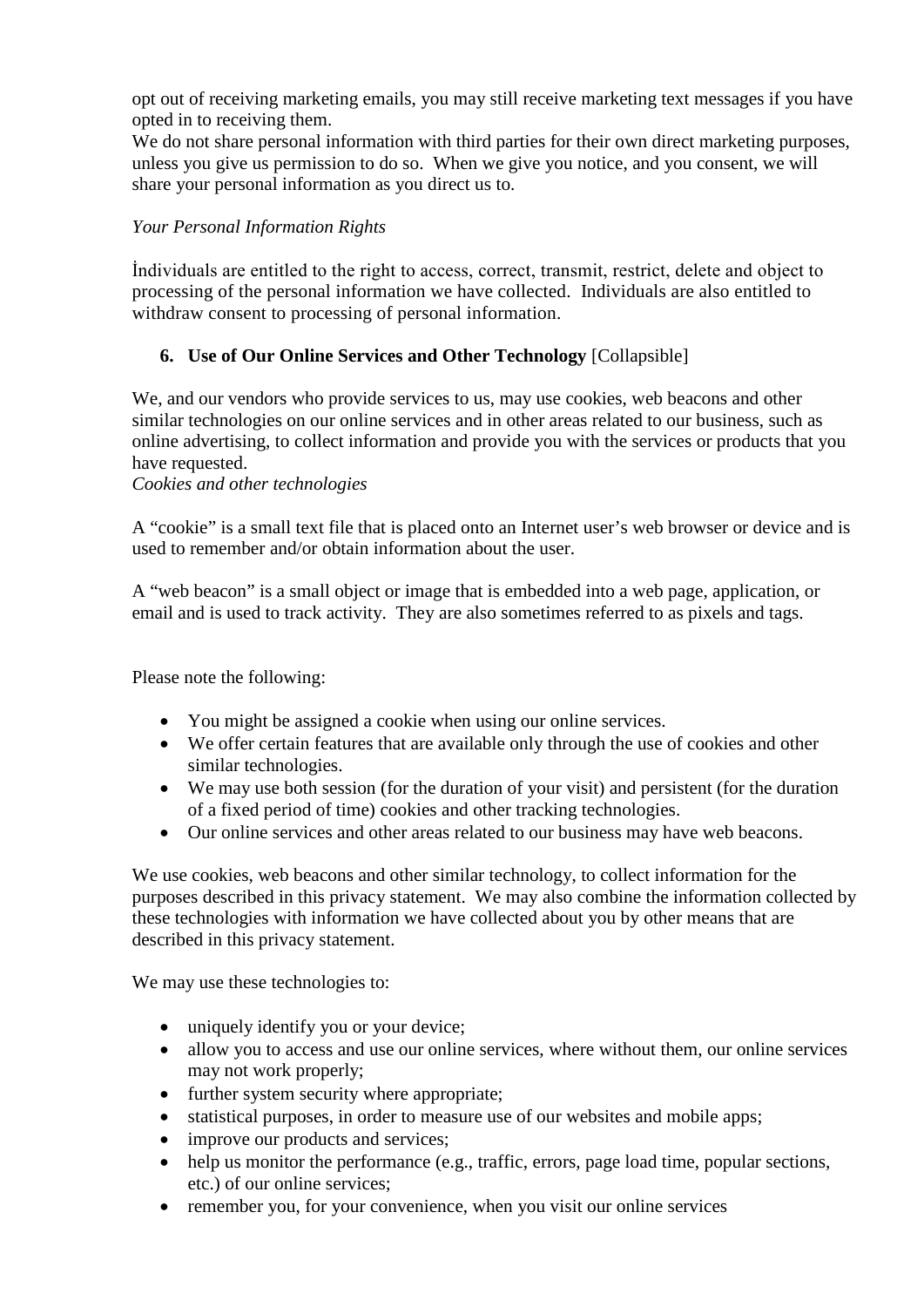- help customize your experience;
- to market to you through targeted advertising; and
- for other purposes described in the section of this privacy statement titled, "How we use the information we collect."

For example, we may use certain technologies to determine whether you have opened an e-mail or clicked on a link contained in an e-mail, how you use the pages and content in our mobile apps, or whether you have clicked on a Company online advertisement.

Both we and others (such as our advertising networks) may use these technologies to collect information about your online activities, over time and across third-party websites and devices, and when using our online services to further personalize your experience with us.

Use the options in your web browser if you do not wish to receive a cookie or if you wish to set your browser to notify you when you receive a cookie. Click on the "Help" section of your browser to learn how to change your cookie preferences. If you disable all cookies, you may not be able to take advantage of all the features available on a website.

Some newer web browsers may have a "Do Not Track" preference that transmits a "Do Not Track" header to the websites you visit with information indicating that you do not want your activity to be tracked. Company does not currently take actions to respond to Do Not Track signals because a uniform technological standard has not yet been developed. We continue to review new technologies and may adopt a standard once one is created.

Where video is available on our online services, we may target and track the videos you view. You consent to our tracking of your video viewing through online services or third-party social media for up to two years, or as otherwise permitted by applicable law, or until you withdraw your consent.

## *Targeted advertising*

When you use our online services, we (and our vendors who provide services to us) may collect information about your activities so that we can provide you with advertising tailored to your interests.

Because we take part in advertising ("ad") networks, you may see certain ads on other websites. Ad networks allow us to target the information we send you based on your interests, other information related to you, and contextual means. These ad networks track your online activities over time by collecting information through use of cookies, web beacons, and web-server logs. The ad networks use this information to show you advertisements that may be of particular interest to you. The ad networks we take part in may collect information about your visits to websites that also take part in the relevant ad network, such as the pages or advertisements you view and how you use the websites. We use this information, both on our online services and on third-party websites that take part in the ad networks, to provide you with advertising tailored to you, and to help us assess how effective our marketing is.

You can opt out of targeted advertising by visiting [www.aboutads.info/choices](http://www.aboutads.info/choices) or [www.networkadvertising.org/managing/opt\\_out.asp](http://www.networkadvertising.org/managing/opt_out.asp) . If you choose to opt out, you will continue to receive advertisements but they will not be tailored to your interests.

## **7. Links to Other Websites and Social Media**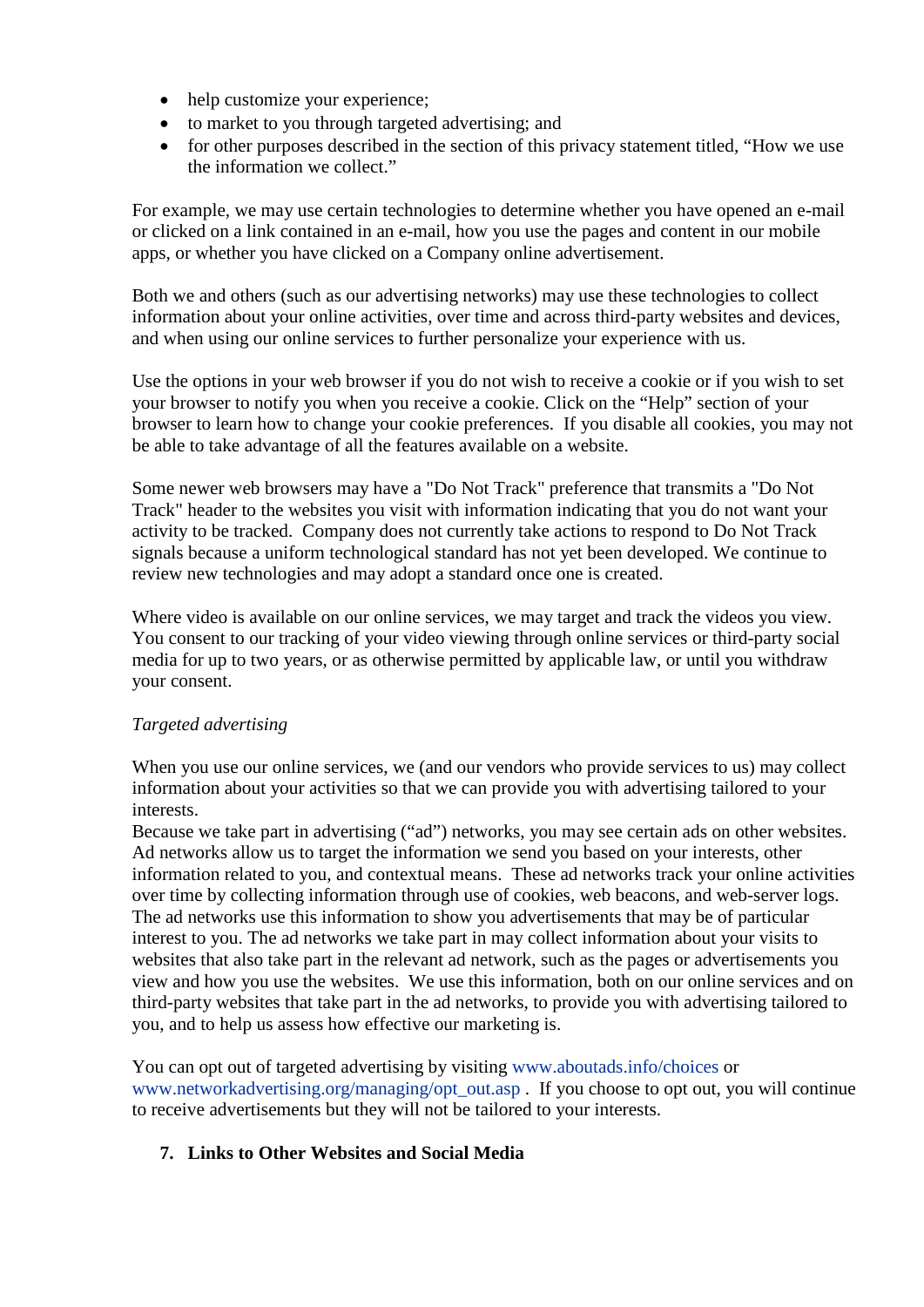Our online services may offer links to websites that are not run by us but by third parties. If you visit one of these linked websites, you should read the website's privacy policy, terms and conditions, and their other policies. We are not responsible for the policies and practices of third parties. Any information you give to those organizations is dealt with under their privacy policy, terms and conditions, and other policies.

We may also have providers of other apps, tools, widgets and plug-ins on our online services, such as Facebook "Like" buttons, which may also use automated methods to collect information about how you use these features. These organizations may use your information in line with their own policies.

# **8. Information Security**

We are committed to taking appropriate measures designed to keep your personal information secure. Our technical, organizational and physical procedures are designed to protect personal information from accidental, unlawful or unauthorized loss, access, disclosure, use, alteration, or destruction. While we make efforts to protect our information systems, no website, mobile application, computer system, or transmission of information over the internet or any other public network can be guaranteed to be 100% secure.

## **9. Retention**

We keep your information for the length of time needed to carry out the purposes outlined in this privacy statement and to adhere to our policies on keeping records (unless a longer period is needed by law). Our records policies reflect applicable laws. We will retain and use your information to the extent necessary to comply with our legal obligations (for example, if we are required to retain your information to comply with applicable tax/revenue laws), resolve disputes, enforce our agreements, and as otherwise described in this statement.

## **10. International Data Transfers**

Company is a part of global organization with business processes, management structures and technical systems that cross borders. As such, we may share information about you within the Company Family and transfer it to countries in the world where business is in connection with the uses identified above. Any international data transfers will be in accordance with this Privacy Statement and in compliance with applicable laws.

Please note the following:

- McDonald's Corporation may share personal information with vendors who provide services to it.
- McDonald's Corporation may disclose personal information in response to lawful requests by public authorities, including to meet national security or law enforcement requirements.
- You have the right to request access to personal information received by McDonald's Corporation and to exercise choice in limiting Company Corporation use and disclosure of such information. If you are interested in exercising your right and choice, please contact Company at the address, phone number or email address below.

Company privacy practices are provided in this Privacy Statement. Company encourages you to contact it at any time with questions, concerns or complaints about its privacy practices; simply use the address, phone number or email address provided below. You may also refer a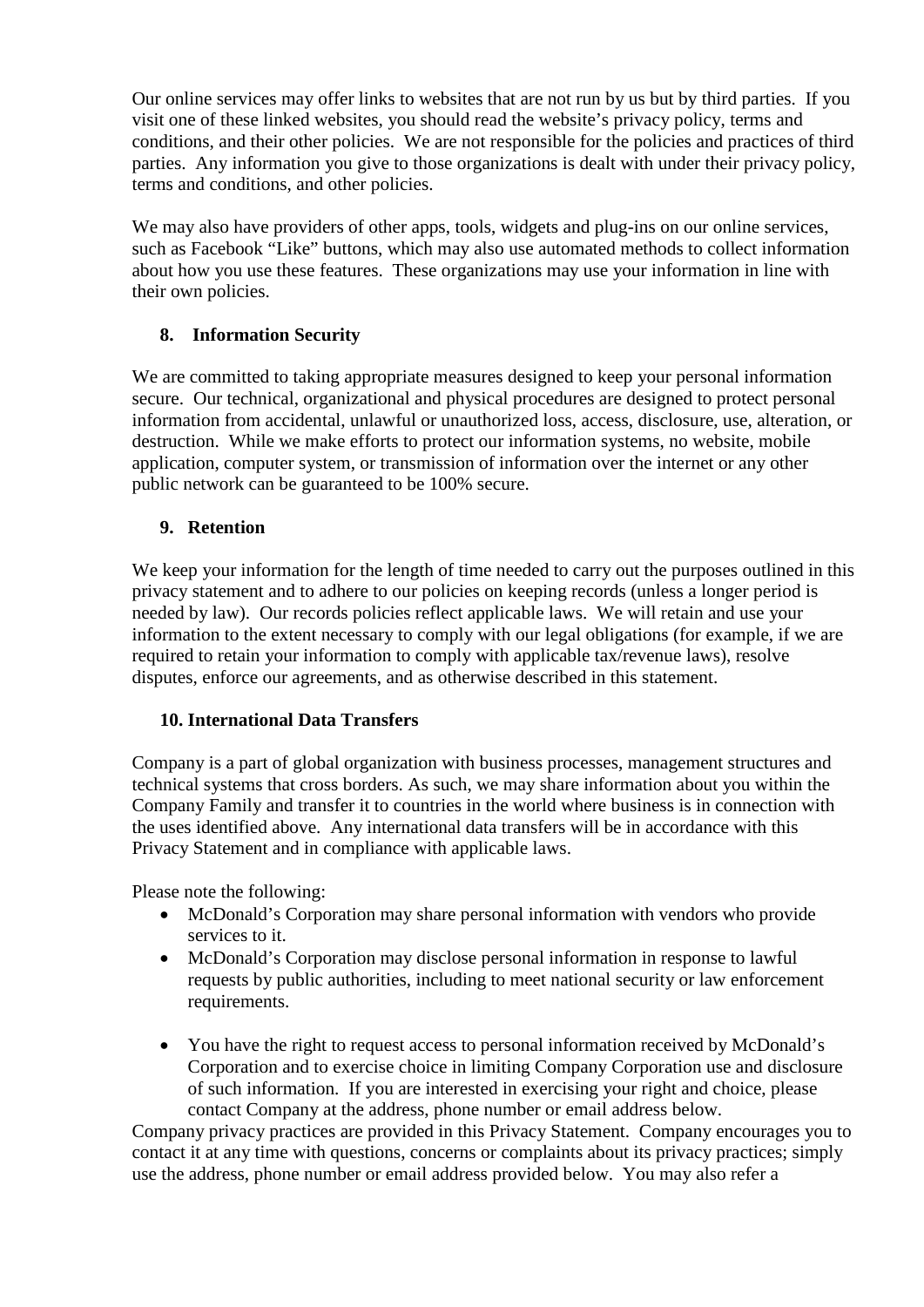complaint to your local data protection authority and Company will work with them to resolve your concern.

If Company is unable to resolve your concern regarding your personal information received by Company, you have the right to direct your unresolved concern to appropriate court of Azerbaijan Republic.

Please note that the foregoing processes apply only to the resolution of disputes regarding personal information received by Company under this privacy statement. All other disputes that you may have with Company, or any other members of the Company Family, or any agents, representatives, agencies, officers, directors, or employees, must be resolved in accordance with the terms and conditions of any applicable websites, mobile apps, email newsletters, email subscriptions or other digital properties owned or controlled by a member of the Company Family.

## **11. Changes To Our Privacy Statement**

This privacy statement is in effect as of the date noted at the top of the statement. We may change this privacy statement from time to time. If we do, we will post the revised version here and change the "last updated date" (the date it applies from) at the top of the statement. You should check here regularly for the most up-to-date version of the statement.

## **12. How To Contact Us**

You can contact us at any time about Company privacy practices at our Global or Local Data Protection Offices. Our Local Data Protection Offices can assist with country-specific queries or information. Contact information for our

## *Local Data Protection Offices*

McDonald's Azerbaijan LLC Nizami 43 Sabail Baku, Azerbaijan e-mail: office@mcd.az

*Global Data Protection Office* 

Attention: Global Data Protection Office Privacy at McDonald's, Dept. 282 110 North Carpenter Street Chicago, IL 60607-2101, USA [contact.privacy@us.mcd.com](mailto:contact.privacy@us.mcd.com)

## **Country Specific Information**

## **Azerbaijan**

Last updated: **01.04.2019**

*Data Controller*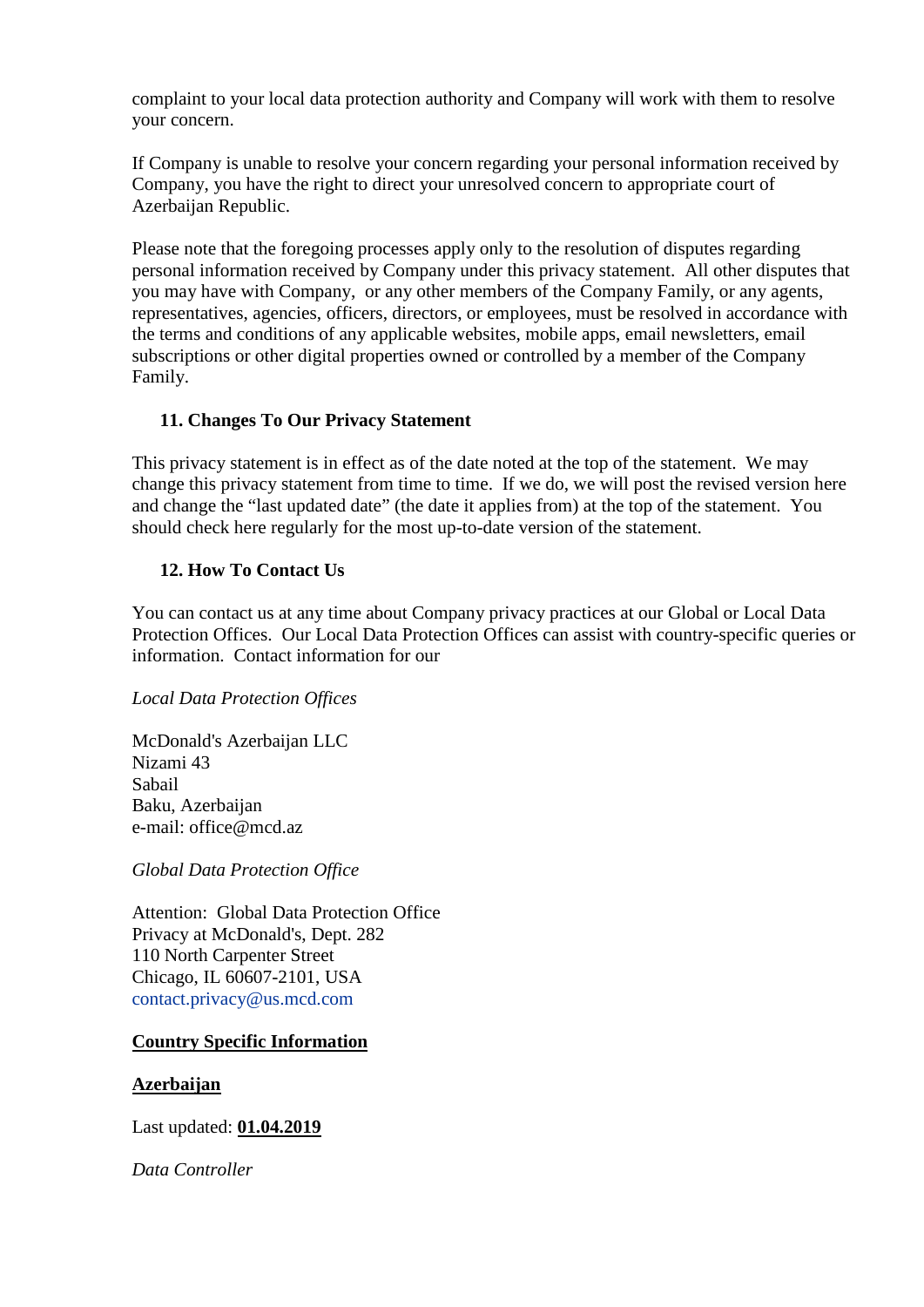McDonald's Azerbaijan LLC Nizami 43 Sabail Baku, Azerbaijan e-mail: gmal@mcdonalds.az

is the data controller of your personal information.

#### *Legal Basis for the Processing of Your Personal Information*

Your personal information is processed on the basis of (i) your consent), (ii) the necessity for the performance of a contract concluded with you, and (iii) our prevailing legitimate interest.

## *Children's Privacy Notice*

On our websites, we offer a variety of attractions, such as games or coloring books, for which children do not have to provide any personal data. Children below the age of 14 are only able to record personal data to a limited extent and only in the legally permitted framework or with the consent of the parents. Subject to the above-mentioned conditions, we record the e-mail address of a child to enable it to participate in a prize draw.

In the course of participating in online activities, Company will not require children to provide more personal data than is required to participate in the respective activity and is permitted by law or is covered by the consent of a parent.

As far as children's personal data are collected by children, they are used only by Company and the companies providing Company technical or other services insofar as the aforementioned steps are legally permitted or are covered by the consent of a parent. The services provided by these companies include, for example, the improvement of our websites, the processing of inquiries and the execution of winnings. These personal data are not sold to third parties. We ask the parents to regularly monitor and supervise the online activities of their children.

#### *Your Personal Information Rights*

In connection with your personal information rights, you may request the following:

- Where processing your personal information is based on your consent you may withdraw this consent at any time; the withdrawal of the consent shall not affect the lawfulness of processing based on consent before its withdrawal;
- Request access to your personal information and obtain a copy of it:
- Obtain your personal information in a structured, commonly used and machine-readable format and request us to transmit it directly to another company in cases you provided us with your personal information and it is processed based on your prior consent, or required for the performance of a contract;
- Have your personal information corrected when it is inaccurate or incomplete;
- Object on grounds relating to your particular situation to our processing of your personal information based on our legitimate business interest, including profiling, and to the sending of marketing communications;
- Have your personal information erased, including any links to, copy or replication of such information, as permitted under applicable law; for instance, when your information is outdated, not necessary or unlawful or when you withdraw your consent to our processing based on such consent, or when you successfully object to our processing;
- Obtain the restriction of the processing while we are processing your request or challenge pertaining to the accuracy of your personal information or the lawfulness of the processing of